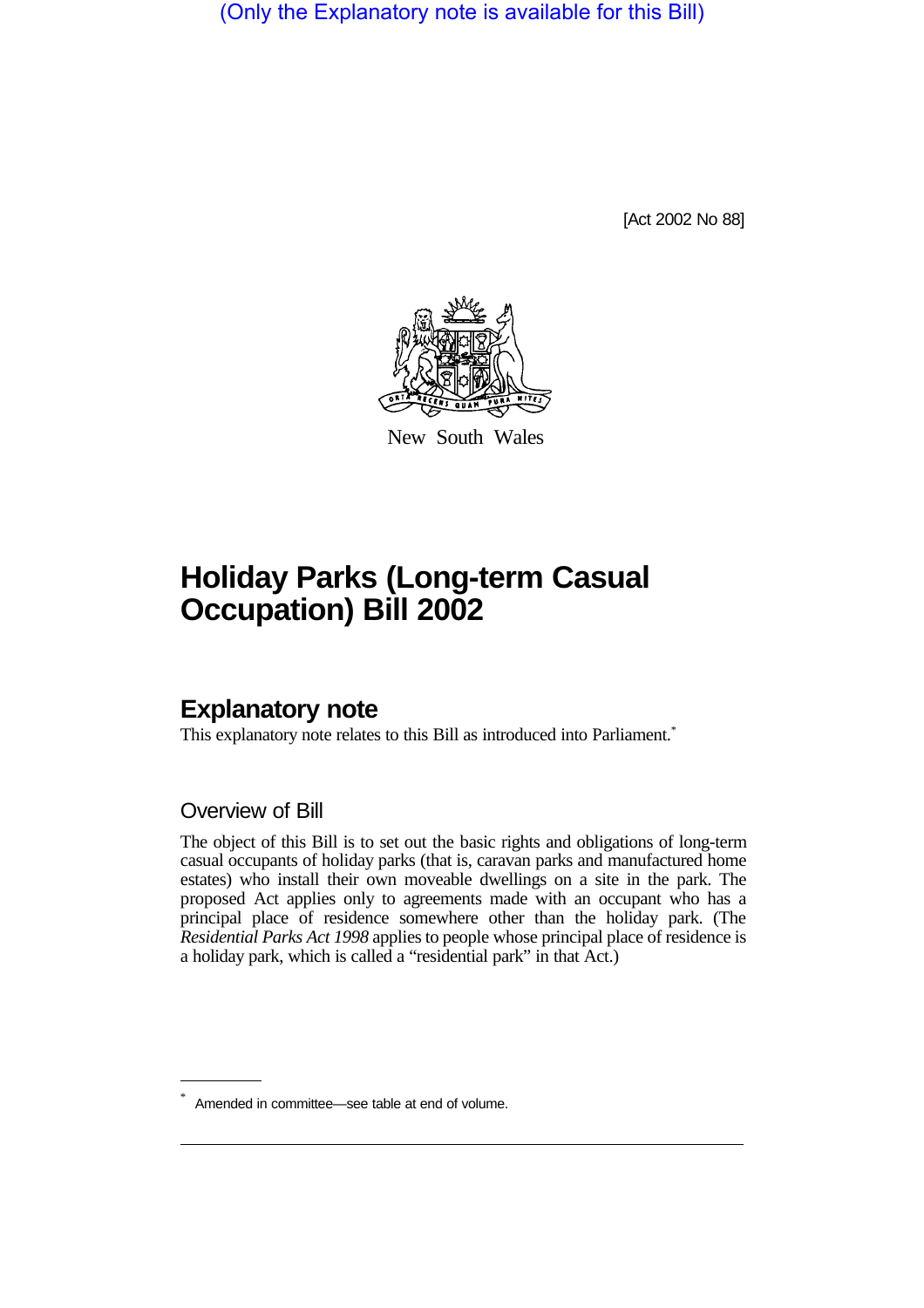Explanatory note

#### Outline of provisions

#### **Part 1 Preliminary**

**Clause 1** sets out the name (also called the short title) of the proposed Act.

**Clause 2** provides for the commencement of the proposed Act on a day or days to be appointed by proclamation.

**Clause 3** defines certain words and expressions used in the proposed Act.

**Clause 4** provides that notes do not form part of the proposed Act.

# **Part 2 Application of Act**

**Clause 5** provides that the proposed Act applies to occupation agreements under which the occupant installs the occupant's own moveable dwelling on a site, is permitted to occupy a site for no more than 180 days a year and (with the agreement of the park owner) has been or agrees to be an occupant for at least 12 months. The Act applies only where that occupant has a principal place of residence somewhere other than the site in the holiday park.

**Clause 6** sets out the occupation agreements and sites to which the proposed Act does not apply.

**Clause 7** makes it clear that nothing in the proposed Act has the effect of entitling an occupant under an occupation agreement to be regarded as a resident under a residential tenancy agreement to which the *Residential Parks Act 1998* applies. That Act deals with people whose principal place of residence is a holiday park (which is called a "residential park" in that Act).

**Clause 8** provides that the proposed Act binds the Crown.

# **Part 3 Rights of prospective occupants of holiday parks to be provided with information**

**Clause 9** imposes an obligation on a park owner to provide a prospective occupant with a list of questions set out in the proposed section that relate to the rights and obligations of the occupant, and with answers to those questions.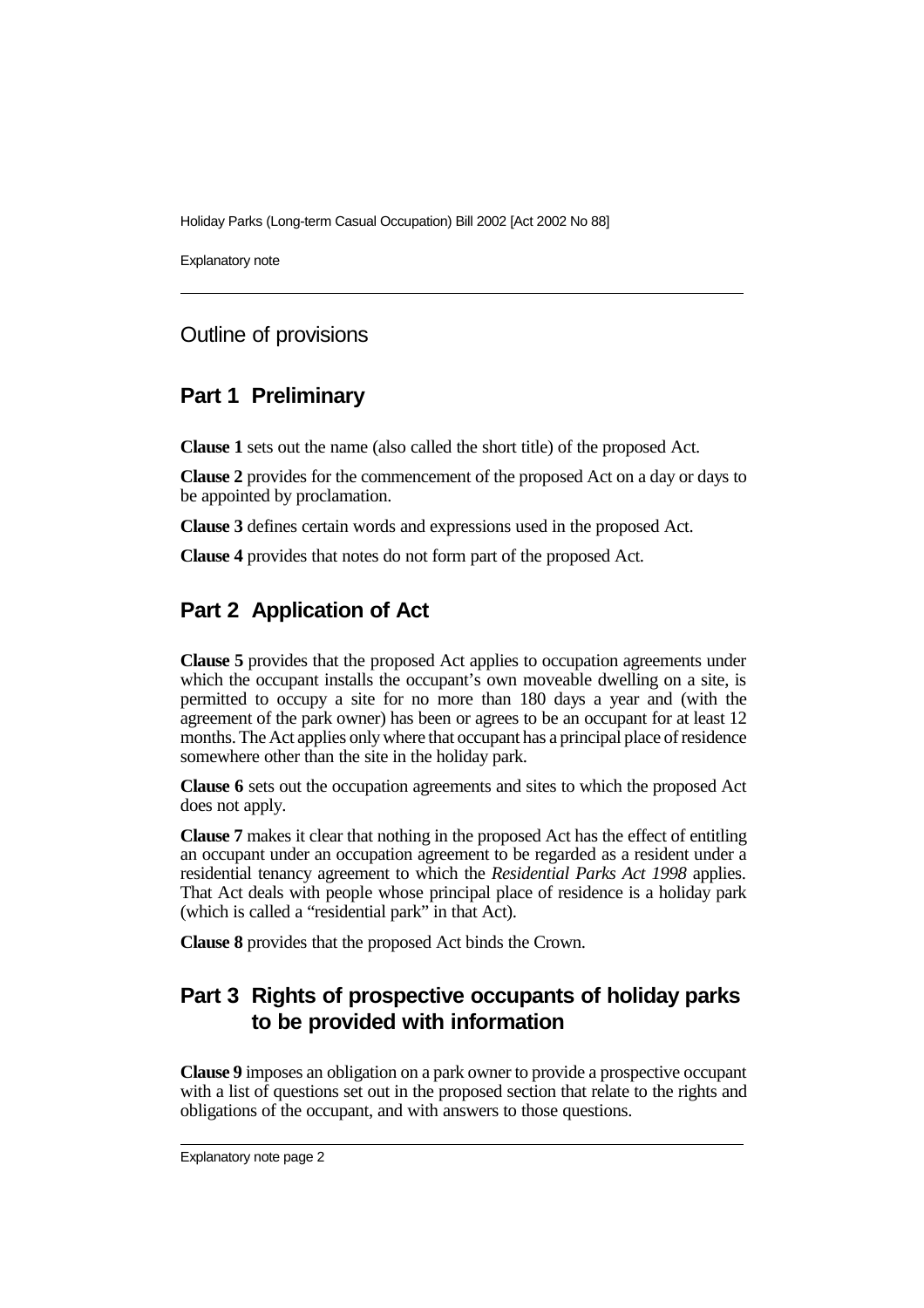Explanatory note

**Clause 10** imposes an obligation on a park owner to provide a prospective occupant with a copy of the park rules for casual occupants that are in force for the holiday park. (Park rules are made under Part 6 of the *Residential Parks Act 1998* and are amended under that Act or section 25 of the proposed Act.)

## **Part 4 Occupation agreements**

#### **Division 1 Written agreements**

**Clause 11** provides that every written occupation agreement is taken to include every term set out in Schedule 1 to the proposed Act and every term prescribed by the regulations made under the proposed Act. A written occupation agreement can also include additional terms so long as they are consistent with the proposed Act and with the terms set out in Schedule 1 and the regulations.

**Clause 12** requires the park owner to give the occupant a signed copy of the fully executed occupation agreement for the occupant to keep.

**Clause 13** gives effect to a written occupation agreement that has not been signed.

**Clause 14** gives effect to written occupation agreements entered into before the commencement of the proposed section. Those agreements will continue in force for a maximum of 12 months.

#### **Division 2 Oral agreements**

**Clause 15** imposes a penalty on a park owner who enters into an occupation agreement that is not in writing. The fact that the occupation agreement is not in writing does not mean that the agreement is void or voidable. However, an occupation agreement that is not in writing will be taken to include every term set out in proposed Schedule 1 and the regulations and any additional terms that are consistent with those terms and with the proposed Act.

**Clause 16** gives effect to oral occupation agreements entered into before the commencement of the proposed section. Those agreements will continue in force for a maximum of 12 months.

**Clause 17** prevents a park owner from being paid any costs in relation to the preparation of an oral occupation agreement.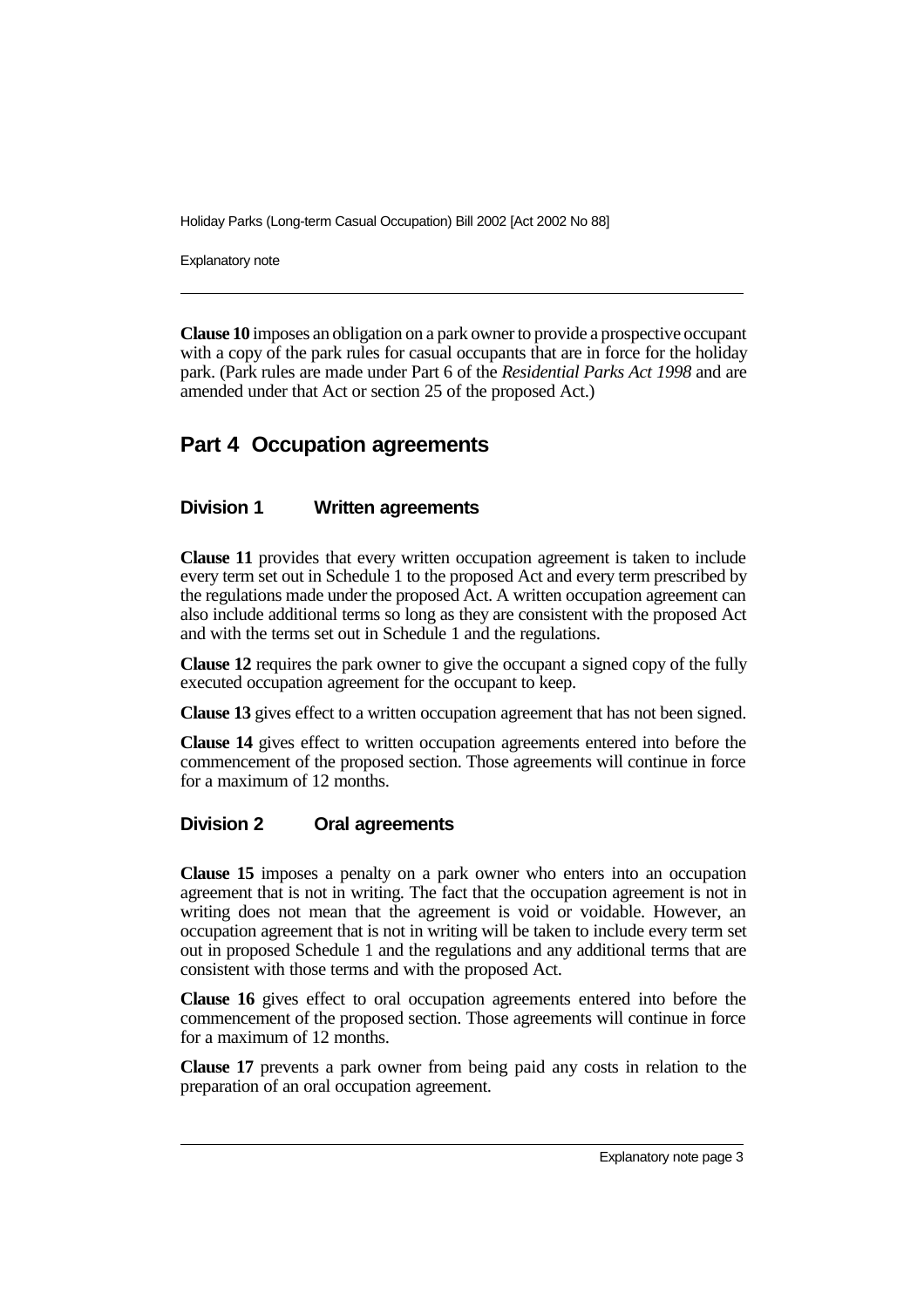Explanatory note

#### **Division 3 What happens to a fixed term agreement after the fixed term ends?**

**Clause 18** provides that an occupation agreement may specify that it continues after any fixed term ends.

**Clause 19** makes it clear that a park owner or an occupant can terminate a fixed term agreement after the fixed term ends.

**Clause 20** provides for the continuation of an occupation agreement that creates an occupancy for a fixed term that has continued after the time it should have terminated and that has no provision in its terms for continuation. The agreement will continue as a periodic occupancy, that is, the occupation fee is paid and accepted at regular fixed intervals and the occupancy of the occupant continues indefinitely from one period to the next until terminated by notice equal to the length of the applicable period. The agreement will continue on the same terms other than the term that set the fixed term for the agreement and the term fixing the amount of the occupation fee.

## **Part 5 Occupation fees and charges**

**Clause 21** makes it an offence for a person to require or receive any monetary consideration in relation to entering into, renewing, extending or continuing an occupation agreement other than occupation fees under the agreement, any charges that the occupant has agreed to pay and any charges or other amounts that may be prescribed by the regulations.

**Clause 22** prevents a person from demanding more than 3 months' occupation fees in advance.

**Clause 23** provides for the giving of receipts for occupation fees or charges paid.

## **Part 6 Park rules for casual occupants**

**Clause 24** provides that the park rules for a holiday park, made under Part 6 of the *Residential Parks Act 1998* and amended under that Act or the proposed Act, are terms of every occupation agreement.

**Clause 25** provides for the amendment of the park rules with specific application to casual occupants.

Explanatory note page 4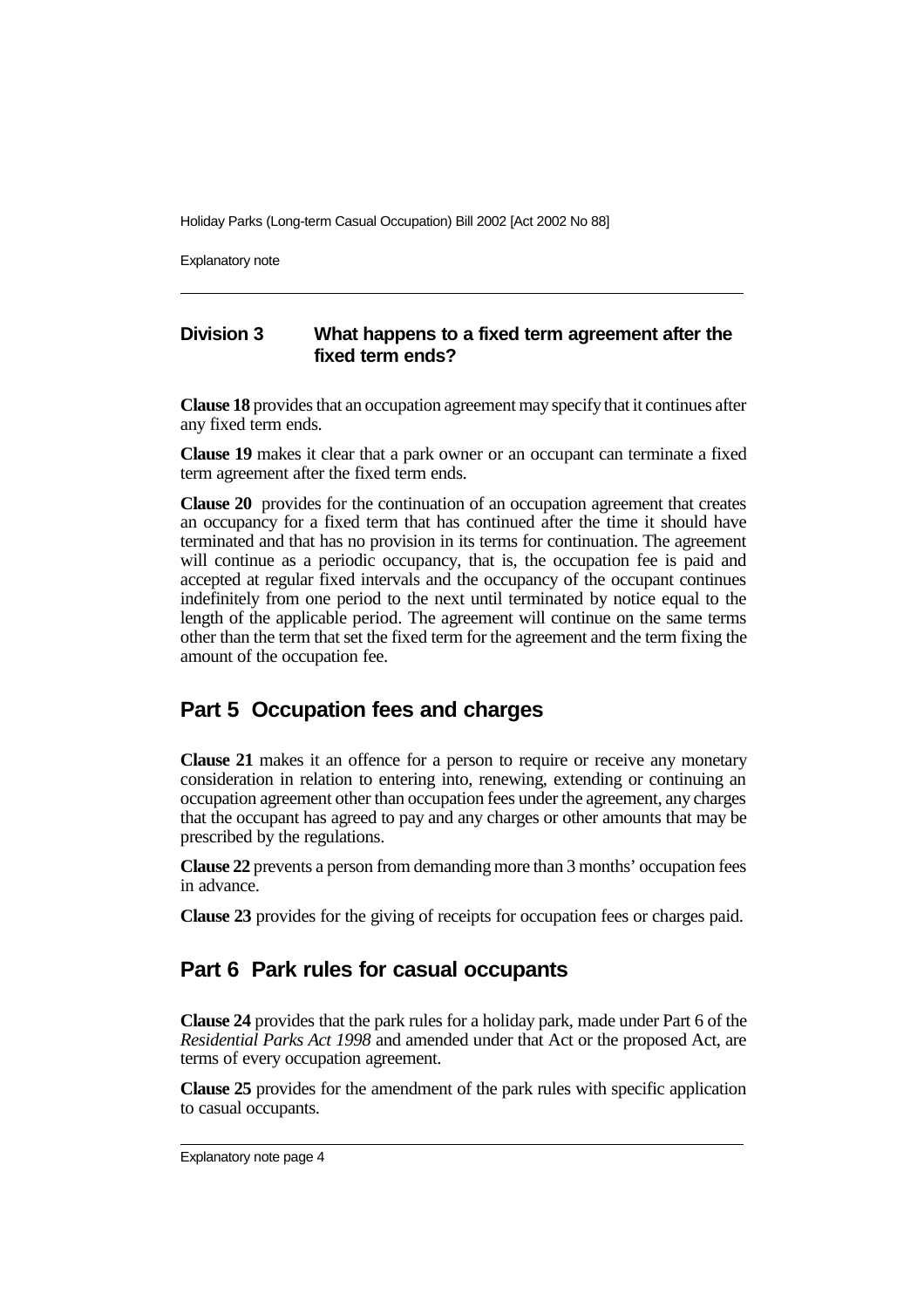Explanatory note

# **Part 7 What if something goes wrong?**

#### **Division 1 Disputes**

**Clause 26** provides for a park owner or an occupant under an occupation agreement to apply to the Consumer, Trader and Tenancy Tribunal for an order in respect of an alleged breach of a term of the agreement or any disagreement between the park owner and the occupant concerning a matter that could form the basis of a breach of an occupation agreement but not, for example, a disagreement about an increase in the occupation fee that the occupant considers excessive.

**Clause 27** sets out the orders that the Tribunal can make on such an application.

#### **Division 2 Recovery of possession**

**Clause 28** makes it clear that a person may recover possession of a site in accordance with the proposed Act or an occupation agreement without necessarily obtaining an order of the Tribunal.

**Clause 29** prohibits entry onto a site for the purpose of recovery of possession of the site otherwise than in accordance with an occupation agreement or the Act.

**Clause 30** provides for the enforcement of orders for possession of a site to be carried out by sheriff's officers after a warrant has been issued by the Chairperson or other member of the Tribunal. A sheriff's officer enforcing an order for possession is empowered to seek the assistance of a police officer and to take all reasonably necessary steps to enforce the order. The clause makes it an offence to hinder or obstruct a sheriff's officer in the exercise of functions conferred by the clause.

## **Part 8 Abandoned sites and goods**

**Clause 31** defines *goods* so as to make it clear that a reference in the proposed Part to goods abandoned by an occupant includes any moveable dwelling owned by the occupant and abandoned on the site in relation to which the occupation agreement was entered into.

**Clause 32** enables the Tribunal to make an order, on application by a park owner, declaring that a site was abandoned by an occupant.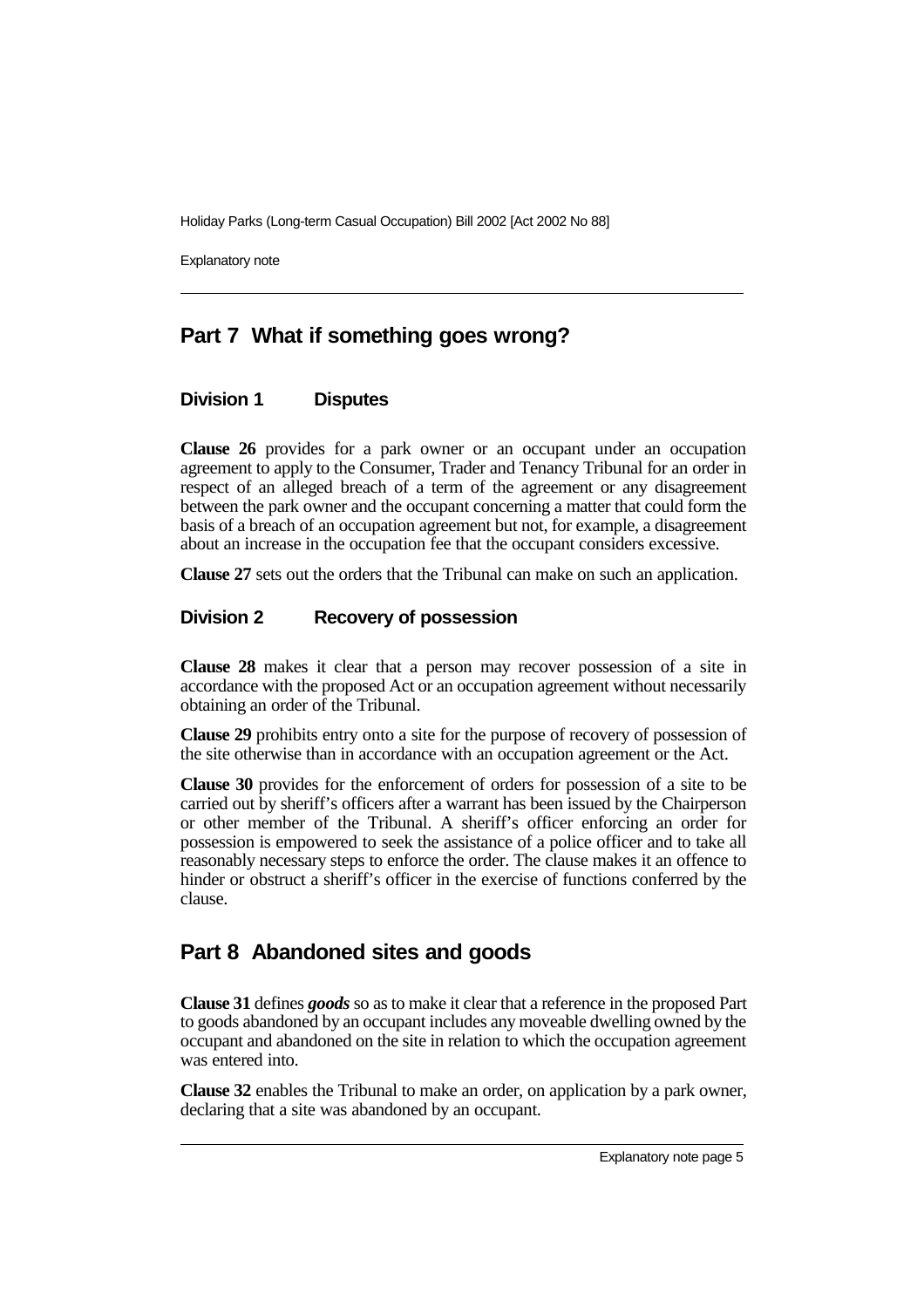Explanatory note

**Clause 33** entitles a park owner to apply to the Tribunal for compensation from the occupant for any loss caused to the park owner by the occupant's abandonment of the site.

**Clause 34** enables a park owner to apply to the Tribunal for orders as to goods abandoned by an occupant. A purchaser of the goods acquires a good title to the goods and the park owner is not liable in respect of the removal, destruction, disposal or sale of the goods, if done in accordance with the clause.

**Clause 35** enables an occupant to apply to the Tribunal for orders for the delivery of goods left behind by the occupant but not abandoned, after an occupation agreement is terminated.

**Clause 36** specifies the time within which an application for an order in relation to abandoned goods, or goods left by the occupant, can be made.

#### **Part 9 Investigations**

**Clause 37** provides for the appointment of investigators.

**Clause 38** sets out the powers of investigators, including powers to obtain information and require the production of documents and other evidence.

**Clause 39** provides for the inspection of documents produced in accordance with a notice under the proposed Act.

**Clause 40** exonerates the Director-General, investigators and certain other officers from personal liability incurred in respect of any act done or omitted to be done in good faith for the purposes of the proposed Act.

## **Part 10 Enforcement**

**Clause 41** makes it an offence, except in certain circumstances, to disclose any information obtained in connection with the administration or execution of the proposed Act or the regulations.

**Clause 42** makes it clear that a breach of the Act constitutes an offence only if a penalty is specified in relation to the breach.

**Clause 43** provides that proceedings for offences against the proposed Act must be dealt with summarily before a Local Court constituted by a Magistrate sitting alone.

Explanatory note page 6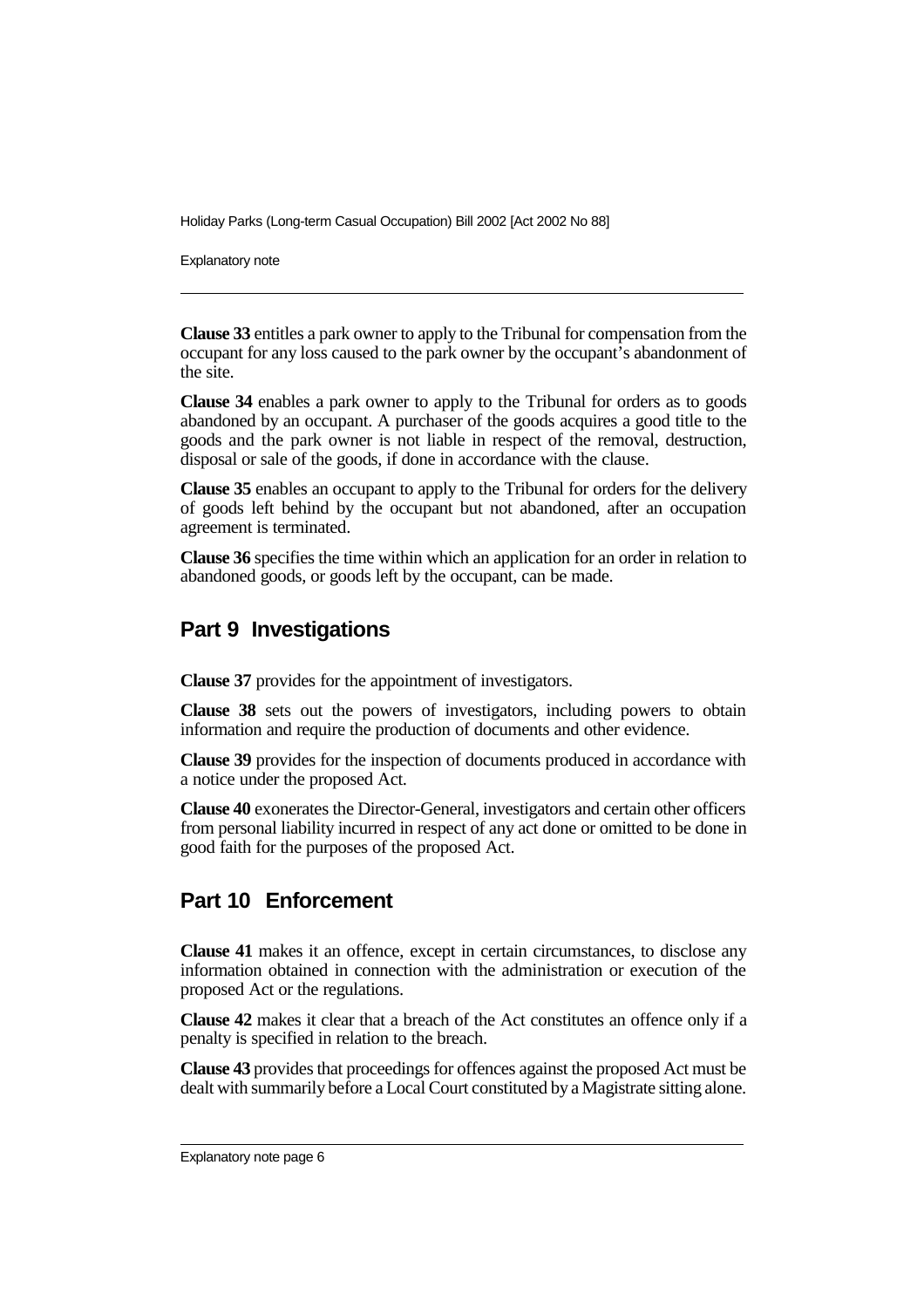Explanatory note

**Clause 44** makes directors and managers of corporations liable for contraventions of the proposed Act by those corporations in certain circumstances, but does not affect the liability of the corporations. The clause does not apply to directors and managers of statutory corporations.

## **Part 11 Miscellaneous**

**Clause 45** provides for the employment or appointment of a park manager.

**Clause 46** provides for the establishment of a Consultative Committee for a holiday park, with the function of dealing with issues raised by or on behalf of long-term casual occupants of the holiday park.

**Clause 47** sets out the manner of service of documents on occupants, park owners and the Tribunal under the proposed Act.

**Clause 48** provides for the Tribunal to extend the period of time for making an application, or for doing any other thing, under the proposed Act.

**Clause 49** stops people from contracting out of the proposed Act. It provides that no occupation agreement, contract or other agreement or arrangement, whether oral or wholly or partly in writing, and whether made or entered into before or after the commencement of the clause, operates to annul, vary or exclude any of the provisions of the proposed Act. It makes it an offence to enter into an agreement, contract or arrangement with the intention of defeating, evading or preventing the operation of the proposed Act or the regulations.

**Clause 50** provides that nothing in the proposed Act limits the operation of the *Contracts Review Act 1980*.

**Clause 51** sets out the regulation-making power under the proposed Act.

**Clause 52** gives effect to the amendments, required as a consequence of the enactment of the proposed Act, to the Acts set out in Schedule 2.

**Clause 53** gives effect to Schedule 3 (the Schedule of savings and transitional provisions).

**Clause 54** provides for Ministerial review of the proposed Act.